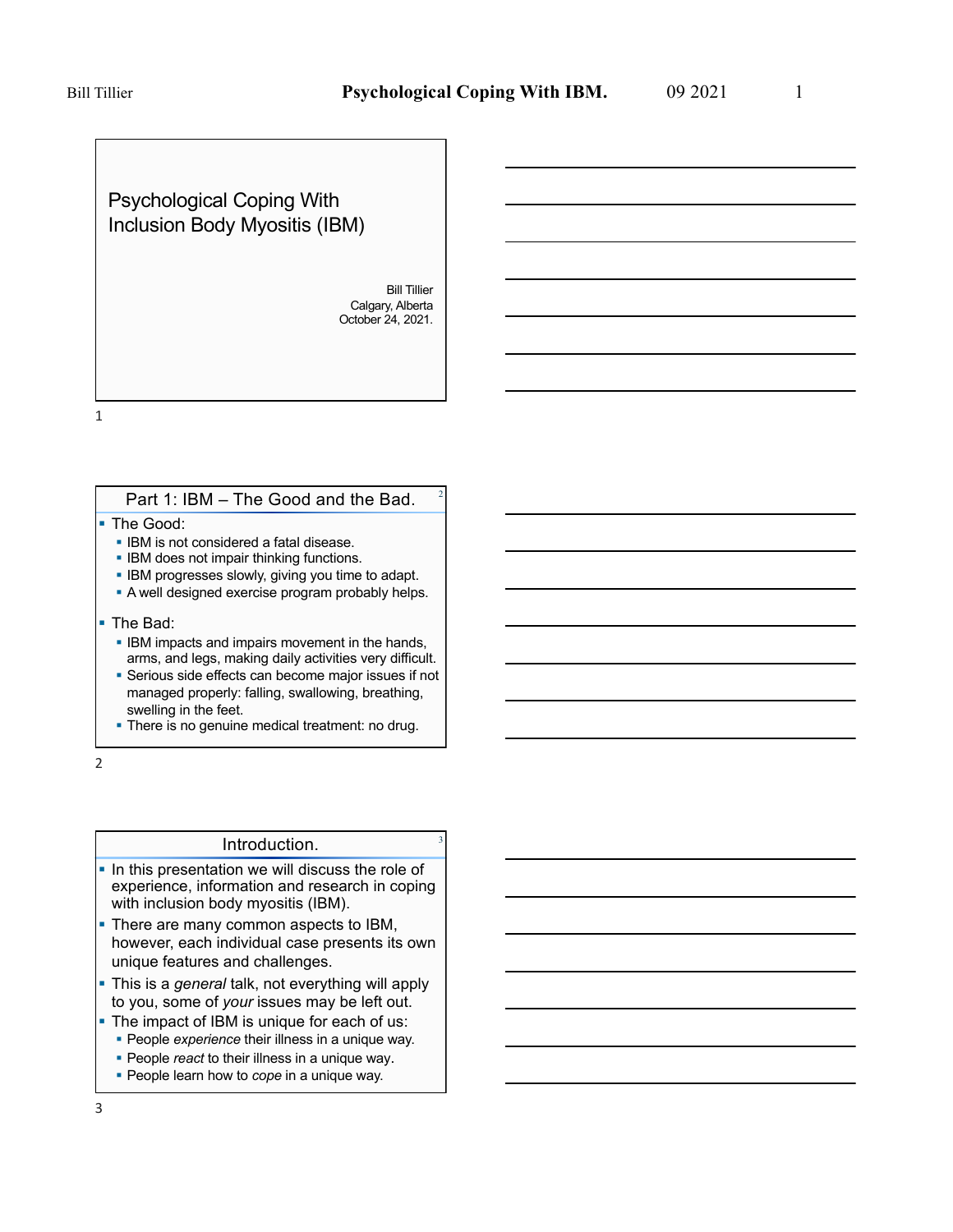### One Question, Then Many.

- The first question people usually ask: § "What's wrong with me?"
- Over time, people ask many more questions on their long and slow process of diagnosis.
- People usually start from zero never heard of IBM; have no experience with it.
- People must find their own "information comfort level," how much do you want/need to know?
- **Because IBM has no effective treatment:** § "If there's no medication to take, what do I do now?"

4

### No Cure, What Now?

- **IBM is complex and chronic. Currently, there is** no effective treatment or "magic" cure.
	- Current focus: on *management* how can we learn to make the most out of life with this illness?
- Our reaction & response has a major impact on how we will live and cope with our illness.
- **If we can play an active and positive role, we** can better cope with the dis - ease of our body.
- **Experience, information, and learning are** major factors in how well we cope with things.

5

#### Many Factors Are at Play. <sup>6</sup>

• Many factors shape the psychological impact of having IBM:

- Here are a few:
- When did symptoms emerge?
- How does it affect *you* physically?
- What impact does it have on your lifestyle?
- What impact does it have on your mobility?
- What impact does it have on your overall health?
- How fast does it progress in you?
- What supports do you have?
- Family, medical team, spiritual, psychological, other?
- How do you see your illness; your life now?
	- Depressed, hopeless, realistic, positive, stoic?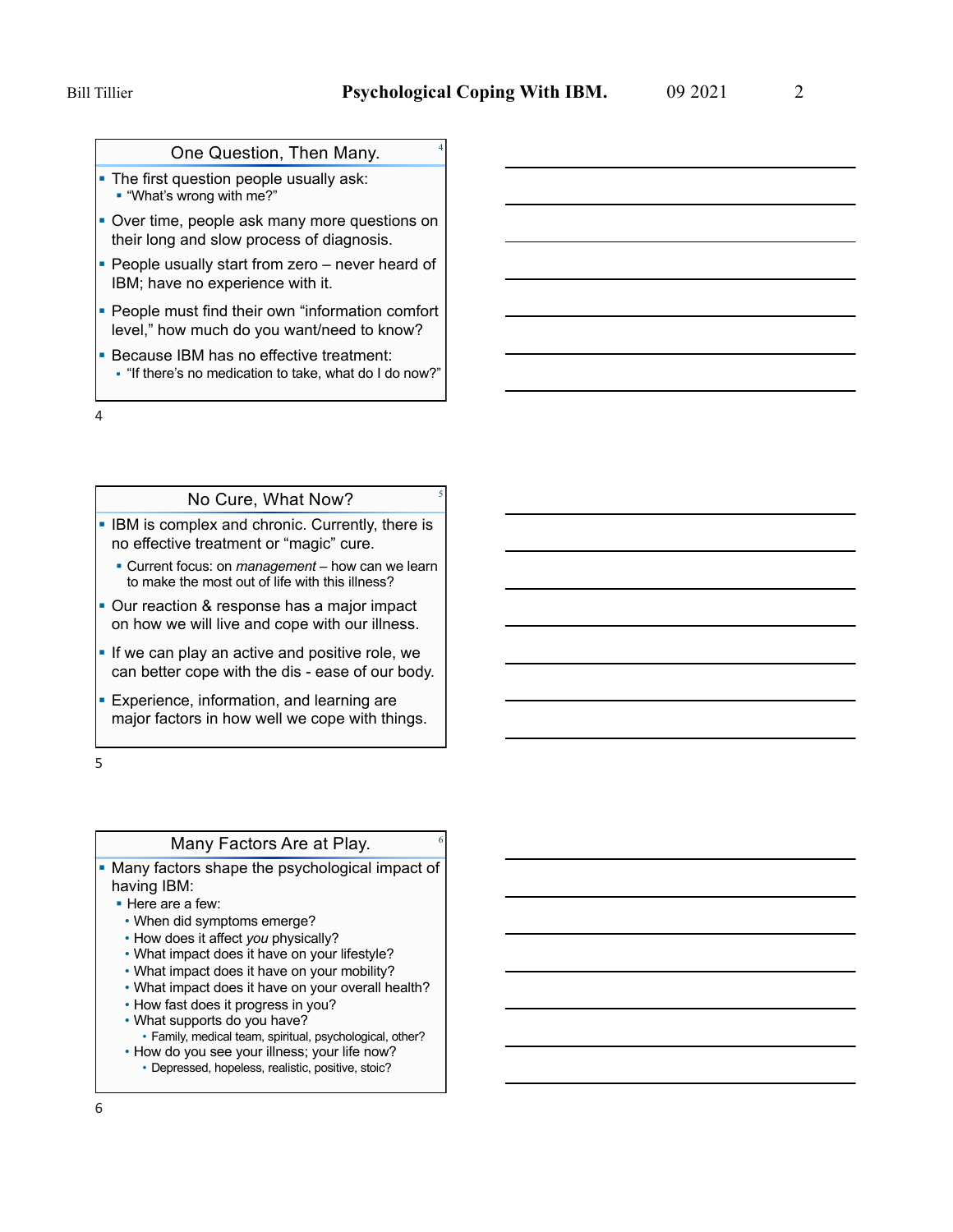#### Many Aspects of Life Are Affected.

- § What *isn't* affected by IBM?
- **Some of the major aspects involved:** 
	- How we now see our Self and how we see our life (our thinking, attitudes and our feelings)
	- Independence (mobility / movement issues)
	- § Primary Relationships (parents / partner / children)
	- Social Relations (friends / family / co-workers)
	- § Lifestyle (our day-to-day life routine)
	- § School and educational choices
	- **Finances: having a disability is expensive**
	- Career (job changes, long-term disability)
	- Home and environment (house / car / etc.)
	- Caregivers (both paid and unpaid)

7

#### Personal, Family, Medical and Social.

- **There are 5 critical areas involved in coping:**
- 1. Personal: Our own internal psychological coming to grips with our illness.
- 2. Family: Our partner and family are usually critical players. [However, many do not have family support.]
- 3. Medical: Dealing with the medical aspects of our illness and interacting with our medical team.
- 4. Social: Dealing with other people in our life:
	- Extended family,
	- Friends,
	- Co-workers.
- 5. Eventually, dealing with Caregivers.

8

#### Personal: A Private Issue.

- We alone must face up to the fact that we are ill and that our life and lifestyle will change.
- Whether you are alone or have family support, this is largely a personal and private process.
- Others can help us, but ultimately, we must "come to grips with it" on our own terms.
- **How we see our illness is critical to our** subsequent attitude and this is critical to how we will react and cope over the long term.
- § Coming to grips is a *process* that occurs in bits and pieces over time.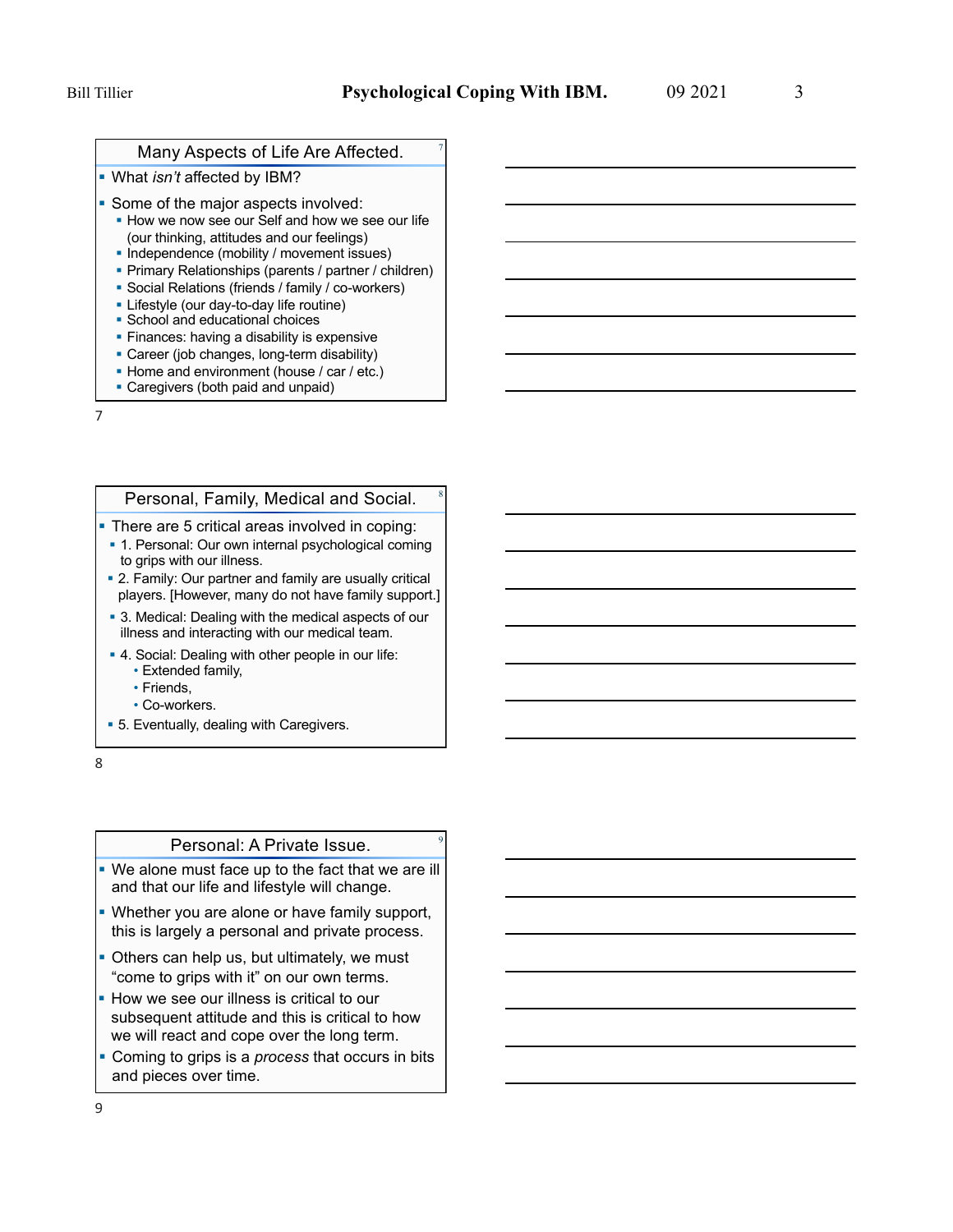# Being Alone.

- Many of us will find ourselves dealing with IBM alone, with no spouse or family support.
- **Being alone will make it harder to stay positive** and to be motivated to look after yourself.
- **If** It's easy to get stuck in negative thinking and to just give up when you are alone.
- **When alone, reaching out to other IBM patients** in support groups can be a critical support.
- § Your doctors need to know you are alone, and how you are feeling – they may be able to help.

10

#### Family: As You Go, so They Go.

- **Families are often sources of strength for us.**
- Our illness/symptoms has a direct impact on those who love us: spouses, parents & children.
- Spouses must take on new roles as caregivers: a new, complex & very demanding task.
- § Spouses often reflect the factors mentioned here but their reactions often go unrecognized.
- Caregiver stress is a huge & unrelenting factor.
- The "patient" and the family should be seen as a unit, neither exists in isolation of the other.

11

### Family: Spouse Acting as Caregiver.

- **If your spouse takes on the role of caregiver,** the extra tasks may become too much.
- **As your function becomes limited, your spouse** must do more: but, they can only do so much.
- **Burnout is physical & psychological exhaustion.** 
	- Recognition & prevention of burnout is critical.
- Once burnout occurs it is very hard to recover.
- § Good communication is absolutely critical:
- You both need to plan for the long term, often, eventually, needing to bring in extra help.
- Built in regular rest periods for spousal caregivers.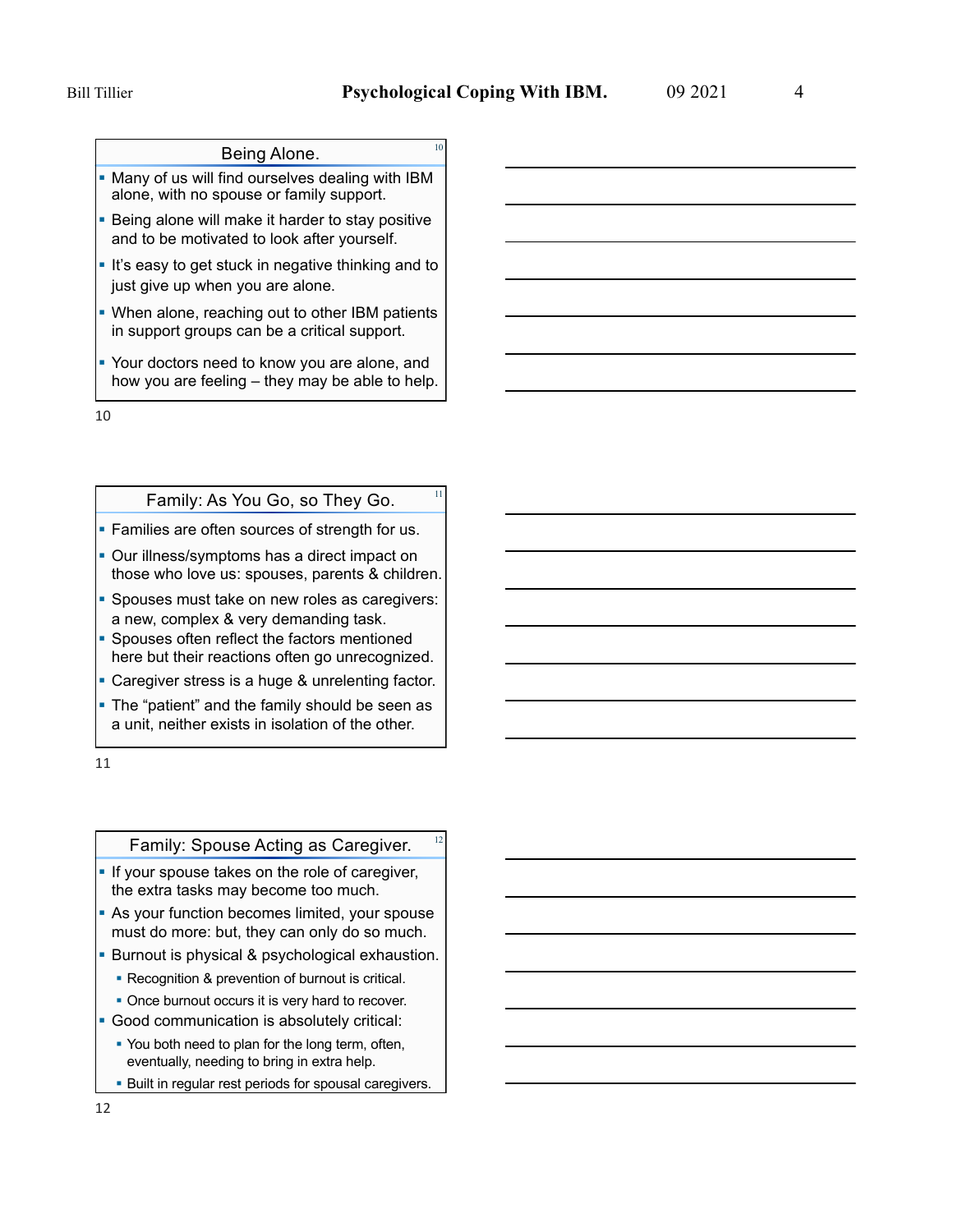### The Medical Aspect.

§ Our medical *team* is a major, ongoing part of coping; finding the *right* team for you is critical.

- The care, compassion and advice of the team is vital, *especially* in "untreatable" conditions.
- Feeling that the team is there and understands is an important support for the patient.
- Doctors "know" about illnesses but don't have the "wisdom" gained from experiencing them.
- Doctor's tools: caring, compassion & science.
- **Doctors help give us a context for our illness.**

13

## Social: Dealing With Others. **14**

- § "But you don't look SICK."
- **If is hard for our extended family, friends and** co-workers to understand our illness:
	- **IBM is not obvious to others not like a broken leg.** • Our illness may affect others in unexpected ways friends may leave.
- § We need to educate others about IBM.
- We have to tell "our story" over and over.
- **In telling others, we also help ourselves cope.**
- § Overly 'helpful' friends may be a problem: everyone seems to have advice or a "solution."

14

### Corresponding Information. 15

- Personal/Family: Many types of information can help us develop insight and the strength that we need to face and manage this illness.
- **Medical: Medicine is like a foreign language.** ■ How much do we need to learn to "get by," to
	- understand and to talk to the doctor about the diagnosis and our management options?
- § Social: "*What's* wrong with you?"
	- **Information helps us to effectively relate with other** people and helps us give them a context to understand our situation and the unique challenges we face.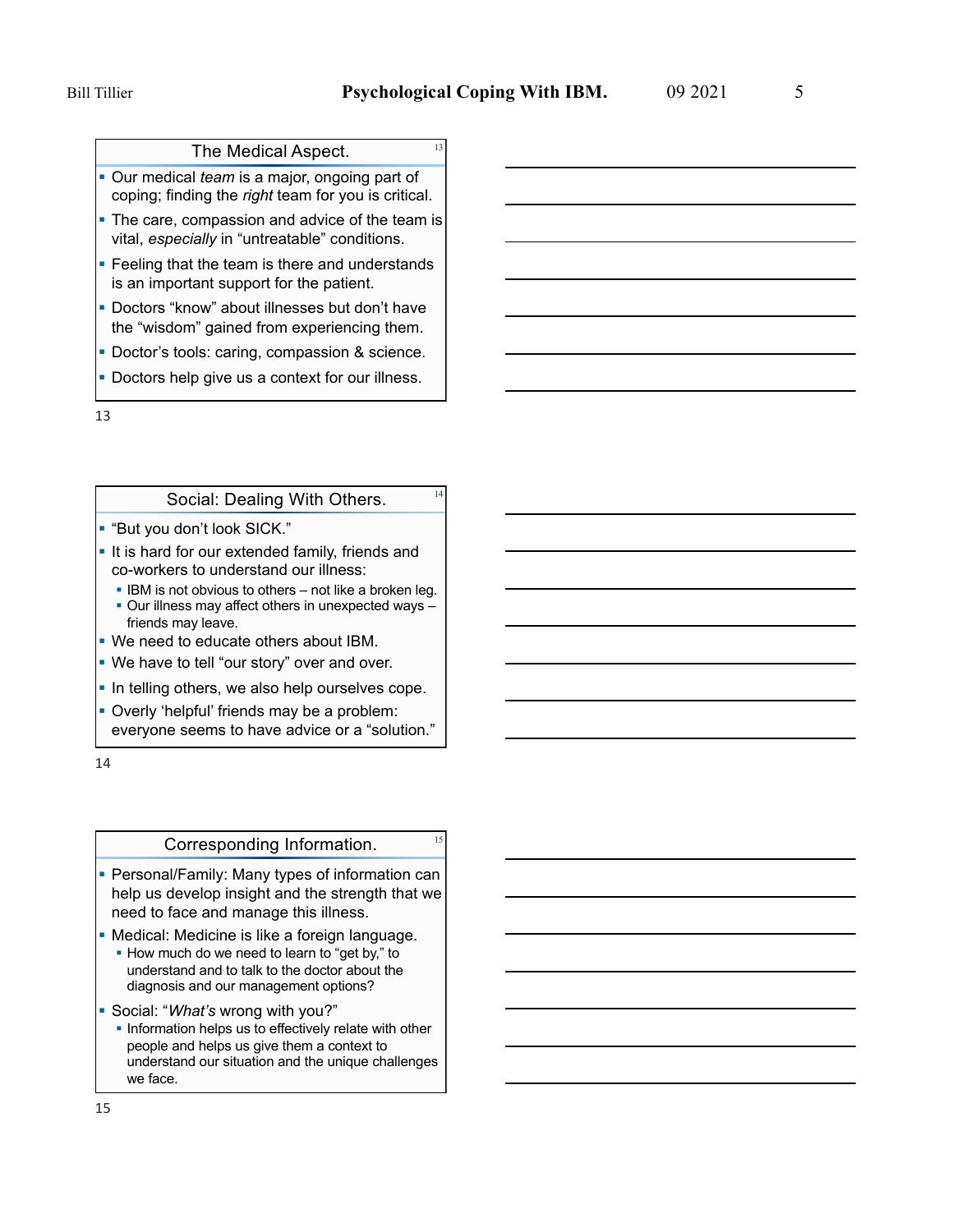#### Different Levels & Types of Information.

- § How *much* do *you* need to know: ■ Set your own balance: don't be afraid to learn, but
	- don't feel forced to learn more than you want to.
- § *What* do *you* need to know:
	- General information on coping with a chronic illness, disability and living a good life ("self-help"). § Specific information about IBM.
	- Information written for a general audience. • Information written by experts; very specific and complex.
- § A wide variety of all types and levels of information is readily available today:
	- Patient groups, our medical team, the Internet, books, various not-for-profit associations.

16

### Information AND Support.

- Seek out an IBM support group:
	- Most people struggling with IBM face many of the same challenges as you do.
	- **Talk to others about their experiences and their** challenges. How THEY cope may give you ideas about how YOU can cope (and also inspire you).
	- Other people are a great source of information, practical advice and emotional support. Don't be afraid to talk to people about IBM.
	- Example Inclusion Body Myositis Support and Understanding (Private Facebook group): https://www.facebook.com/groups/inclusionbodymyositis

17

## Knowledge and Experience. **18**

- § A balance of information we learn, combined with our own practical experiences is likely the best approach.
- Coping involves a lot of practical experience that we learn from living life with IBM.
- **Practical knowledge that we can learn from** other people we talk to is also important.
- **Remember: Take it one step at a time and take** your time, "learn as you live."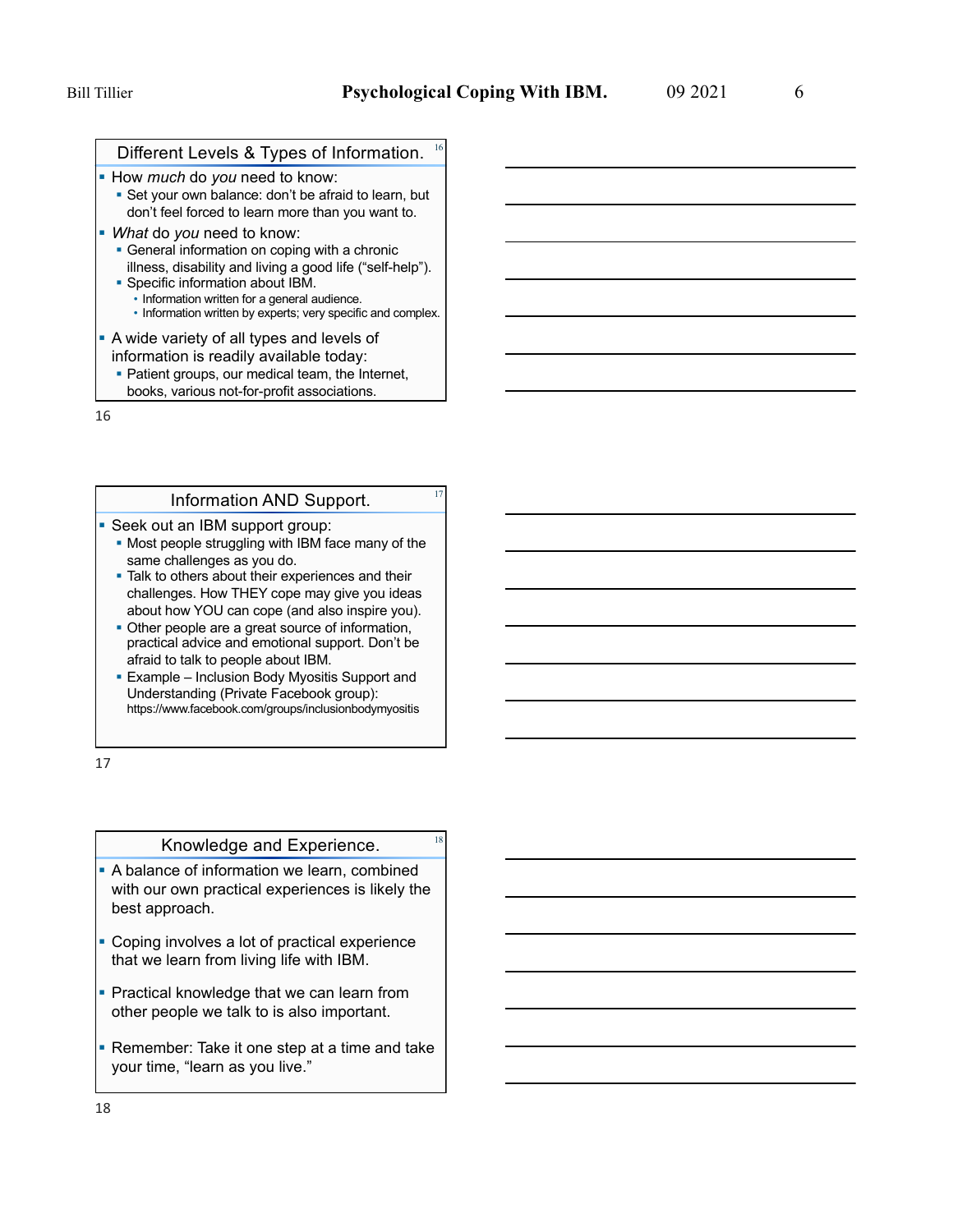#### Part 2: Three Phases We All Share.

- **We all go through three basic phases:**
- 1). Before diagnosis (BD): uncertainty/anxiety:
	- We have symptoms but we don't know what's wrong yet.
	- Doctors are often initially skeptical of our "story."
- 2). Diagnosis (D): frustration/confusion:
	- Experience has shown IBM diagnosis is not a straightforward and smooth process.
	- All muscle diseases are very difficult to diagnose.
	- Often a long, frustrating, and difficult process.
- 3). After diagnosis (AD): often, many mixed emotions: • Long-term management begins.

19

BD

#### What could that be from?

- **As symptoms slowly develop, we come to see** that something is wrong.
- A few common reactions during this period:
- § Denial: ignore problems; pretend nothing is wrong.
- § Uncertainty: creates feelings of fear and anxiety.
- Catastrophize: we imagine the WORST it could be.
- § Guilt: "I must have done something to cause this."
- § Superstition: "If I just do *this*, it will go away."
- Crisis: feelings, fears and anxiety can build up and burst into crisis – "yep, I'm having a meltdown".
- **Loved ones: You must be aware of the feelings,** fears and anxieties your family feel over your health.

20

BD

### "Everything's O.K. vs I'm sick." $21$

- The phase before diagnosis is commonly a period of ambivalence:
	- § We go back and forth in our imagination from: "I'm O.K." to "OH MY GOD, I REALLY AM SICK."
- This is often a period of being frozen: we feel "stuck" and often don't seek help immediately.
- § "Sometimes it is better not to know" versus "Whatever it is, I have to face it."
- It takes a lot of courage to end this phase by going to the doctor(s) to find out what's wrong.
- The medical system is complex and hard to deal with, especially with a serious illness.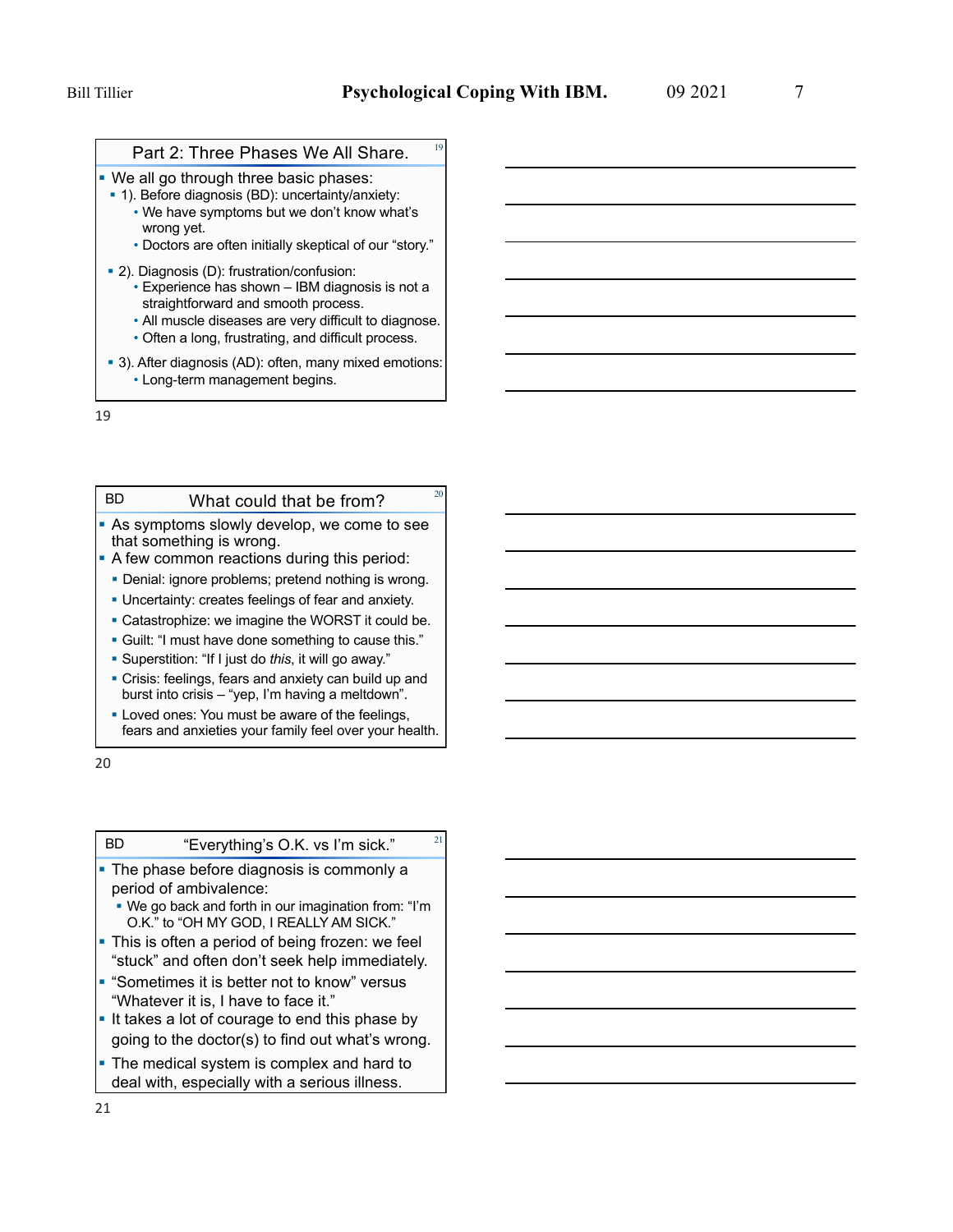BD

# Different Doctors. 22

§ Patients with IBM often must see a confusing series of doctors.

- § Most patients start out with their family doctor and are then referred to a specialist.
- Some patients will see a rheumatologist, some will be referred to a neurologist and many see both.
- **Different types of doctors will have different** approaches and this can be confusing.
- Often, a patient is sent to a specialized clinic or hospital for diagnosis and testing.
- § Some clinics also do research on IBM.
- § On average, it takes *five years* to get a diagnosis.

22

BD

# Differing Opinions. 23

- **Seeing multiple doctors can be frustrating: each** may have a different idea about what's wrong and what to do about it.
	- § Different *types* of doctors will approach us from different perspectives based on their training.
- Two doctors may make a different diagnosis, often with the same degree of confidence.
- § It can be hard for us to deal with different opinions and recommendations.
- Talking to other IBM patients about their journey may help you navigate yours.

23

BD

### "Diagnosis is not easy." $24$

- IBM is well known as being hard to diagnose. Many disorders have very similar early symptoms and many people are initially misdiagnosed (often seen as polymyositis).
- **There are two major aspects to a diagnosis:** 
	- **Clinical:** Doctors examine us and ask questions.
	- § *Tests*: Blood tests, special tests, biopsy, etc..
- When facing any major illness, it is wise to get a second opinion, both of the clinical aspects and of the test results.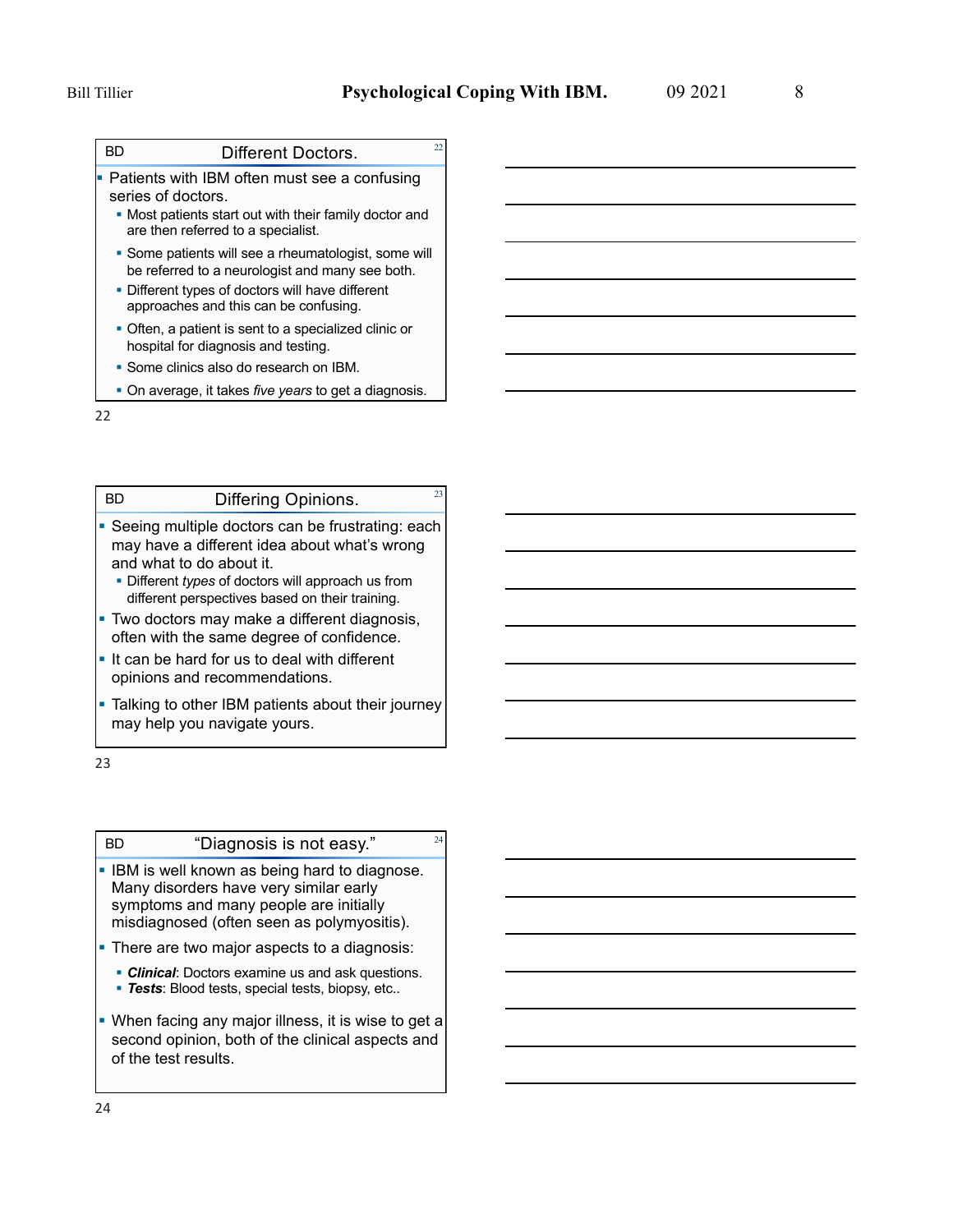BD

# The Need to be Heard.  $25$

§ "I'm not *crazy* . . . and I'm not just *lazy*".

- § We use this quote for a reason: because sometimes people are initially "put off" by doctors as "imagining things" as "being lazy" or as simply "getting old."
- You know your symptoms and you know when something is wrong, no matter how strange it sounds.
- § Sometimes describing *exactly* what's wrong is hard.
	- Your symptoms have come on slowly over time and usually have changed – no single clear picture.

25

#### Diagnostic Frustrations. 26 BD

- Diagnosis is a complex mixture of evidence and the doctor's experience, attitudes and intuition.
- **It seems that many people encounter various** "roadblocks" in getting their diagnosis.
	- Try not to get emotional: always focus on the facts.
	- Don't take it personally: try to be professional.
	- Consistently return attention to the questions, evidence and issues that are important in weighing your particular case.
	- § Many IBM patients go through similar experiences talking to them will help you deal with frustrations and empower you to get an accurate diagnosis.

26

BD

## Hard Diagnostic Choices. 27

• You may have to make choices in diagnosis.

- § Should I ask to have a second opinion?
- § Should I have that extra expensive test done?
- What if the Doctor suggests I try a treatment? Management options? Try a clinical trial?
- **Doctors will summarize information, however, in** the end, the patient must make the choices.
- § We may need a "crash course" to be able to know what to do:
	- We often need help understanding some of these choices.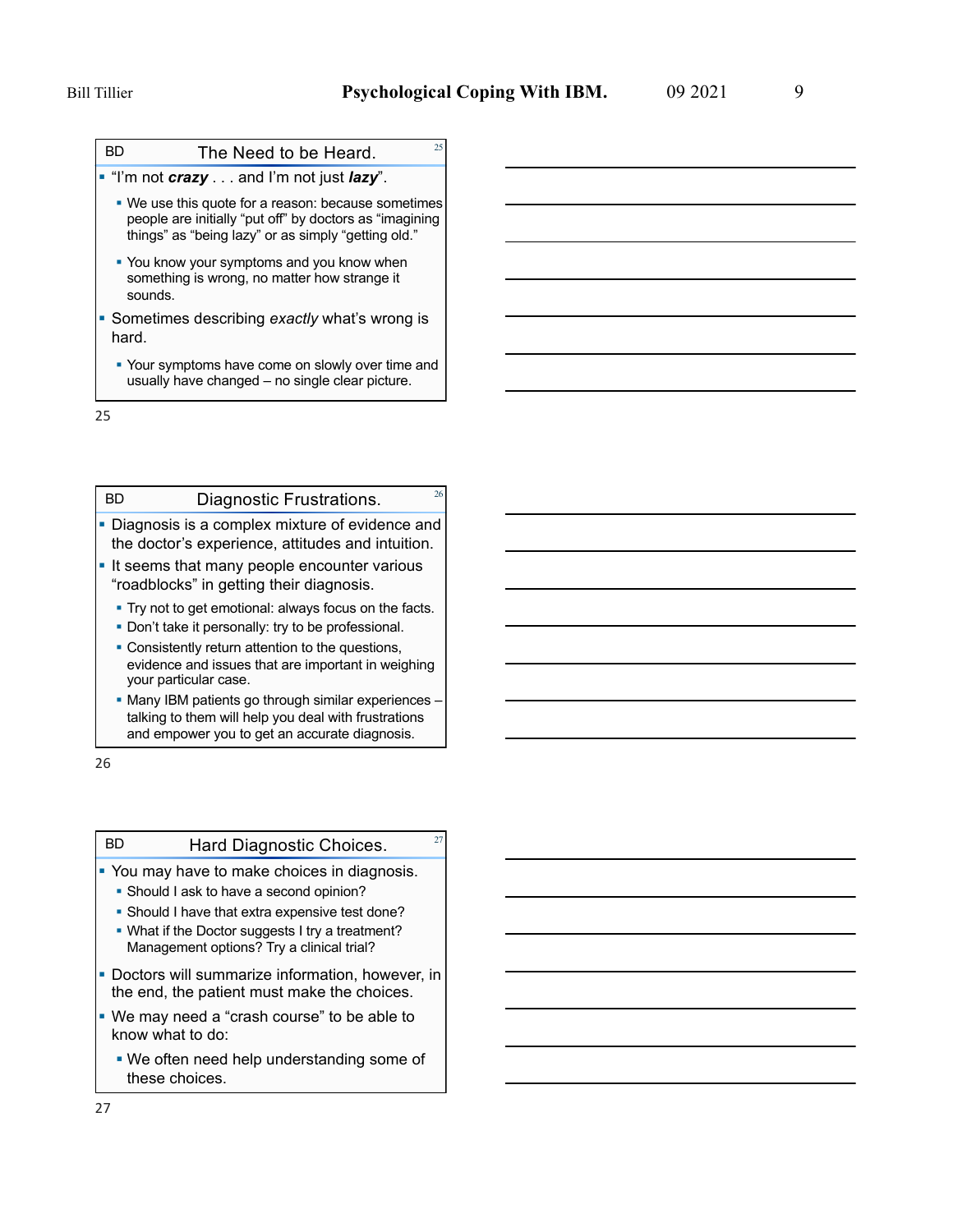AD

# After Diagnosis. 28

- We need an ongoing and open relationship with our medical team after our initial diagnostic phase is over:
- IBM is dynamic: as it progresses, things change.
- We need to continue to monitor our symptoms as they unfold with the following questions in mind:
- Was the initial diagnosis right?
- Emerging complications: detected & dealt with?
- New tests may come out, do they apply to me?
- Ongoing implications for physical rehabilitation?
- Practical occupational and home care advice?
- An individually designed exercise program?

28

#### Your Role as Self-advocate.  $22$ AD

- § You are the *constant* element in your case.
- § You must be a firm and consistent *advocate* for yourself, especially during the diagnostic phase.
- An IBM diagnosis has many implications:
	- People need time for the diagnosis to "sink in."
	- § Many people will want to learn about the illness.
	- People need to think about the implications of this illness for themselves and their family and, if necessary, return to the doctor to ask questions that come up.
	- If you are alone and without family, being a selfadvocate is harder but may be *more* important.

29

AD

#### Self-education. 30

- § We need to "let the doctor be the expert," however, a major trend in medicine is patient involvement – we need to understand enough to help us make informed decisions about our care, based on the evidence (another trend).
- Many people now believe that patients should learn all they can about IBM.
- **Getting involved with other IBM patients for** information, ideas and support may be critical.
- **Participating in research is an empowering way** to help other IBM patients, and helping others also makes us feel good.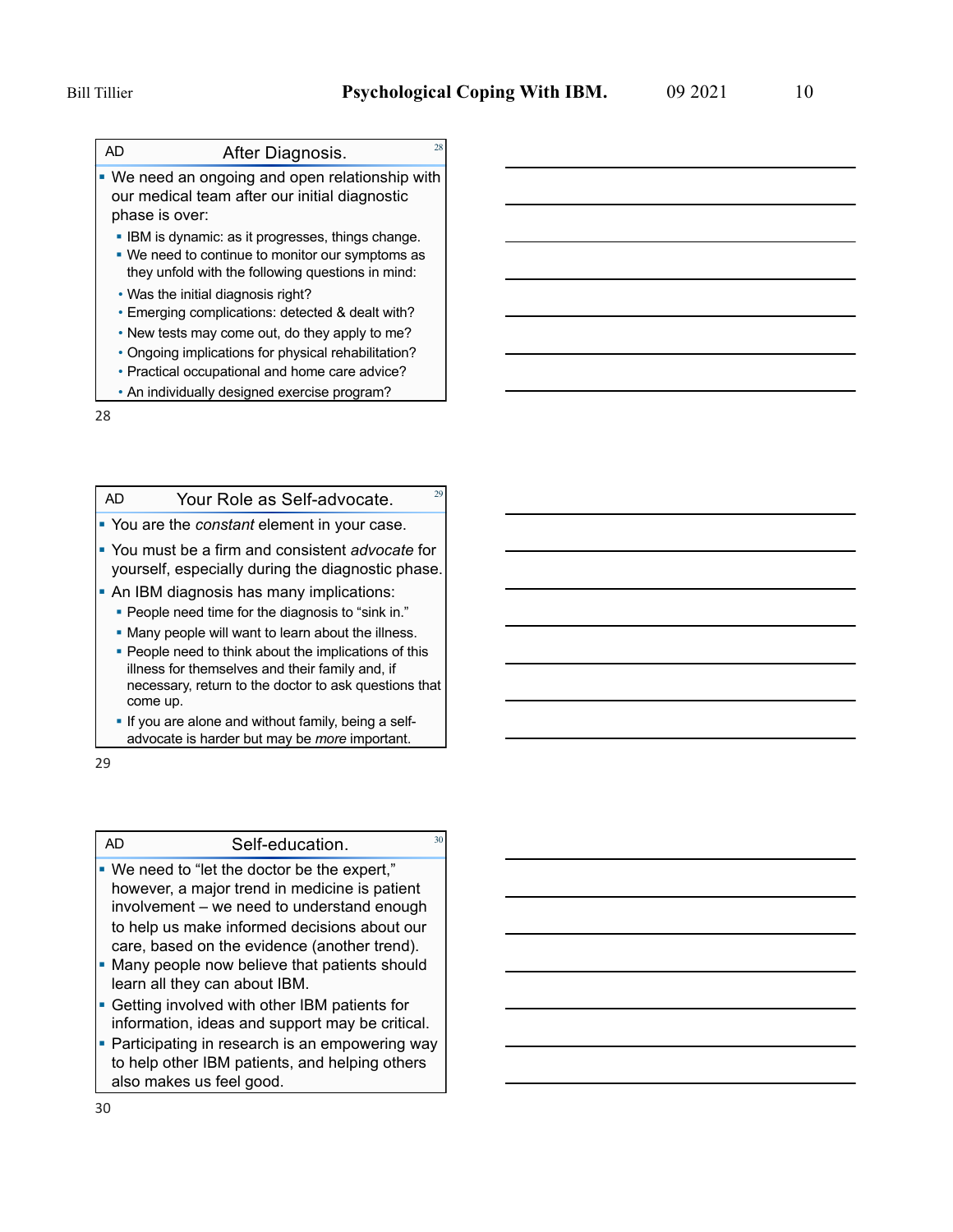AD

## **Treatment Dilemmas.**

- § In spite of the advances of "modern science" IBM is not well understood and the consensus today (2021) is that no treatment is effective.
- "It doesn't matter, there's no treatment anyway."
- No "treatment" does not mean no help we need advice and support from our medical team as we learn to cope and adapt to our situation, often with special equipment and extra help.
- Both the patient & the doctor need to deal with these issues and both need a positive attitude of "compassionate and supportive realism."

31

#### Bad medicine, bad advice.  $32$ AD

- We need to use good, logical judgement not emotion, in making decisions about what to do.
- There is no recognized medication to treat IBM.
- Many of us will feel desperate to try something.
	- **This makes us very vulnerable to get involved in all** kinds of "miracle cures," diets, supplements, etc.
	- People may give us advice based upon what they *believe*, stories they've heard, etc. but no real proof.
- The best path is: follow medical advice: a healthy diet and lifestyle, avoid "quack" remedies, and a *supervised* exercise program.

32

AD

# Specialized Equipment. 33

- Patients must be VERY careful when buying equipment: this market has a bad reputation.
- **If seems that many times, poor or wrong advice** is given (sometimes just to make a sale?).
- **Equipment is very expensive and to be right, it** needs to meet your needs; not just for today – remember your needs will change over time.
- You will need to find a trusted vendor(s) to work with you and your health care team to determine just what you need, when you will need it, how and where to get it, and pay for it.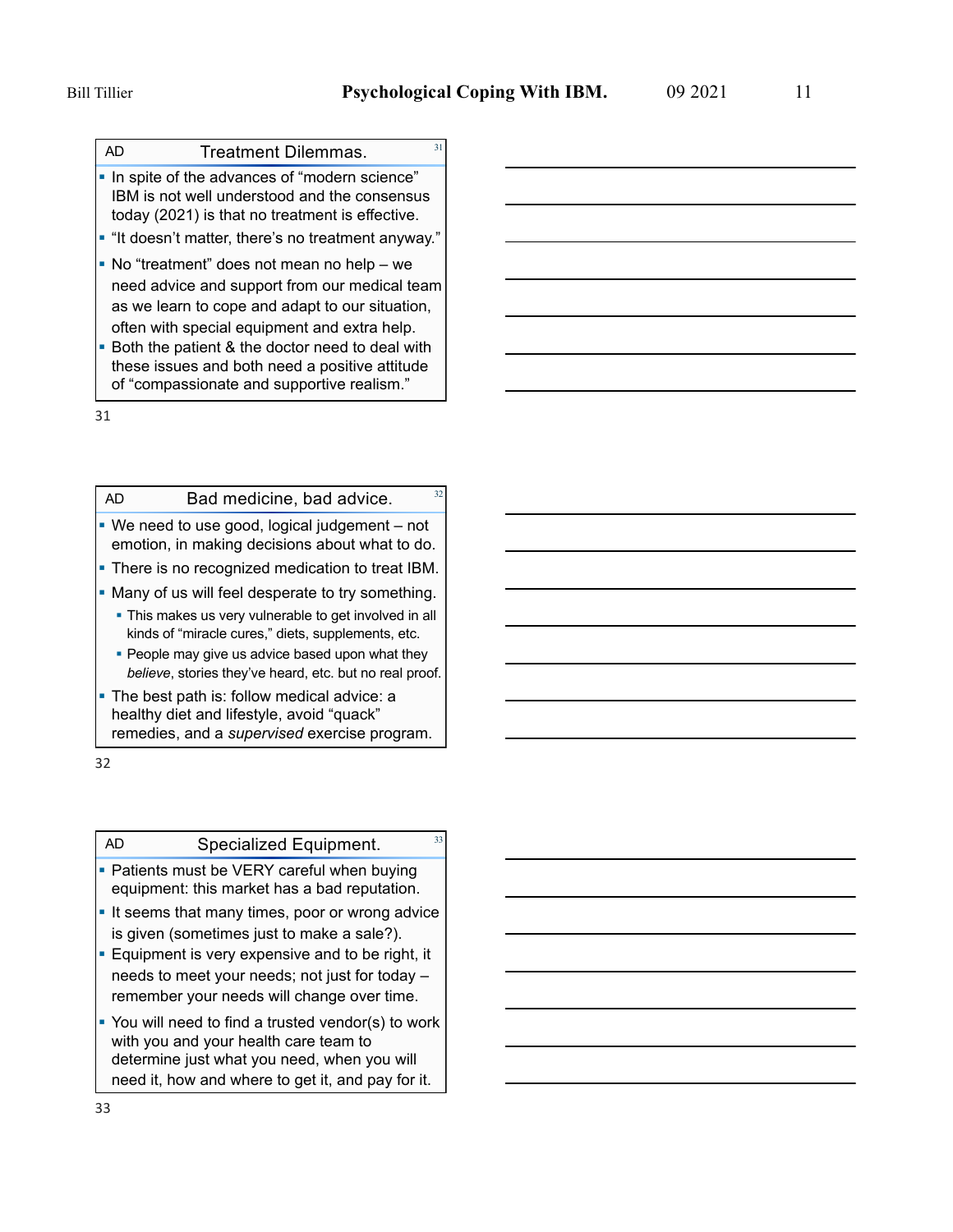### Part 3: Psychological Stages.

- As physical symptoms progress, people are also affected psychologically.
- No single pattern of stages people go through:
	- Rates of *physical* progression vary widely.
	- Age of onset varies widely.
	- The pattern of weakness varies widely.
- Our personality, attitudes and view of life impact how we see and deal with IBM.
- As a result, each of us generally goes through slightly different steps in psychologically adjusting to, and living with, IBM.

34

#### Anxiety: What Will Tomorrow Bring?

- Often, people imagine what might happen tomorrow and develop strong anxiety over it.
- People with IBM may fixate on "future anxiety."
- **Many try to deal with this anxiety using denial.**
- § Controlling "future anxiety" is the hardest point discussed here and it is critically important:
	- **Knowledge can help ground a runaway imagination.**
- § We need to focus on today and live for today:
	- We need to learn to relax and let the future unfold, and to "take life one day at a time."

35

# Life Challenges. 36

- **IBM has a very disruptive impact on lifestyle.**
- § Many day-to-day routines are affected:
	- Bathroom and bedroom are key areas: activities we now take for granted may drastically change.
- Complications must be watched for/managed.
	- Weak swallowing may develop, leading to choking.
	- Weakness in breathing (diaphragm) may develop.
- Outside caregiver help will often be needed.
- It is a major challenge to see that you need, and to get, the right equipment at the right time. **Examples: walkers, wheelchairs, home renovations,** 
	- ceiling lifts, shower chairs, handicap vans, etc.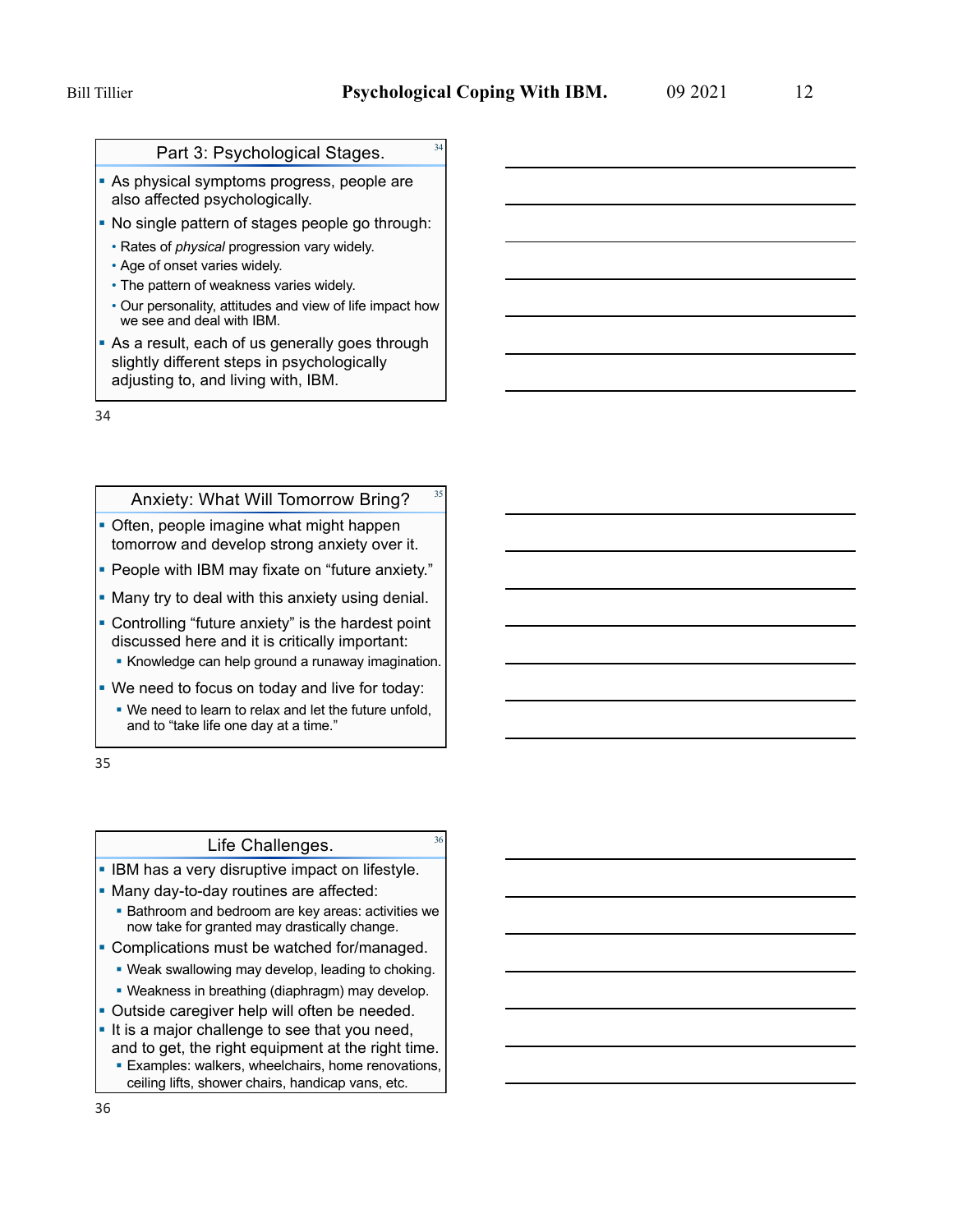### Multi-Management.

- **A muscular illness challenges us to organize** and manage our lives more effectively.
- There are many different aspects to living life and most are affected by IBM.
- Coping involves learning how to manage many different aspects of life with a chronic illness.
- The next few pages describe aspects involved in an overall approach to managing life:
	- What do you need to do to make these steps a success?

37

# Life Management. 38

- **IBM calls on us to be excellent life managers.**
- **Everything we do takes longer, is more difficult,** and uses much more energy.
- **Great advance planning is our best defense. • Progressive movement disorders call for ongoing**
- We need to increase efficiency, reduce redundancy and generally be very well organized in all we do. adaptations: e.g. house modifications, transportation.
- **Several aspects require a dual focus:** 
	- Activities in the house / activities when going out.
	- What we can do ourselves / where we need help.
	- Time management / managing activities.

38

### Stress Management. 39

- Stress (whatever causes it) creates a complex series of mental & physical impacts on people.
- **Stress is normal, but two types are harmful:**
- § Short periods of very strong stress (acute stress).
- § Moderately raised stress for a long time (chronic).
- People with IBM must be aware of stress and learn to manage it.
- Working with a therapist may be very helpful.
- § Mental aspects: part of the solution (how we see our stress, learn to cope/relax, our attitude).
- A healthy physical lifestyle: part of the solution (Smoking? Drinking? Diet? Proper exercise?).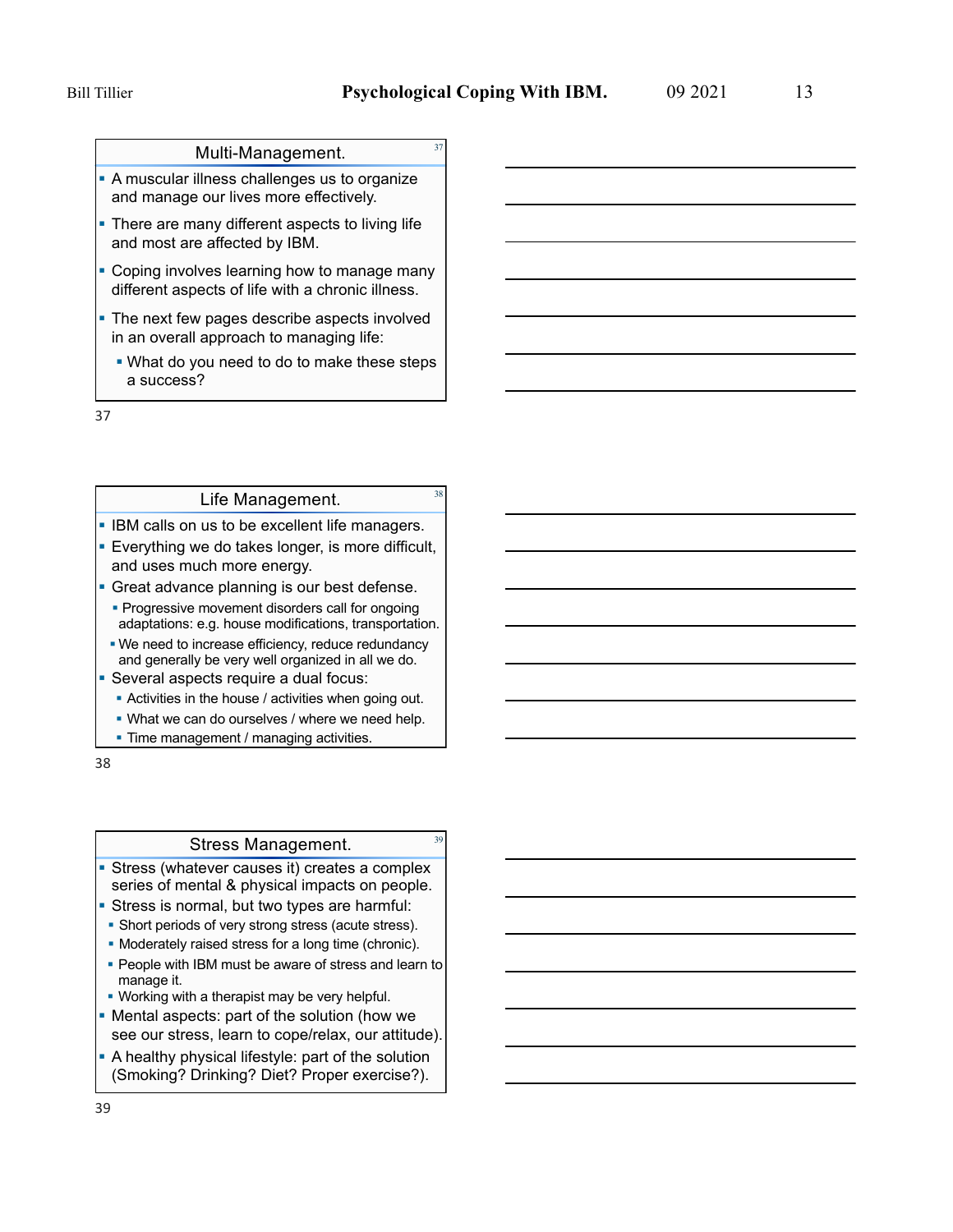# Health Management. 40

• Many factors contribute to our overall health:

- Genetic factors: interact with our environment.
- **Environment: what we do, all that is around us.**
- § Social: psychological and emotional well-being, stress, support network (family, friends, medical team, psychologists).
- Diet: amount & type of food, hydration, exercise.
- § Nicotine, alcohol usage, all types of drug usage.
- We need to be very aware of our overall health status — our "health quotient."
- We must develop positive practices and minimize factors harmful to our overall health.

40

# Major Lifestyle Choices. 41

- Life, health and stress management often involves many lifestyle choices and changes:
	- Often major and very hard choices:
		- Stop smoking, lose weight, reduce alcohol, etc.
- People with chronic disorders need to put these changes into the context of their illness:
	- Balance and weigh changes against our goals:
	- To maximize our quality of life. • What is our central goal in making hard changes?
- The choices we each face will be different depending on our situation: we all must try to make positive changes that will improve life.

41

# Blame.

- Blame is a common reaction when you feel bad, or when something bad happens to you.
- **Blaming IBM on "X" may make you feel better.** 
	- Medications you used, things in your life ("new carpet in the house"), blame high life stress, etc.
- People often blame themselves, causing guilt.
- It is hard to accept, but: the triggers of IBM are likely beyond anyone's control, or prevention.
- Blaming something or someone for one's illness is ultimately simply a waste of valuable energy, and often leads to frustration and bitterness.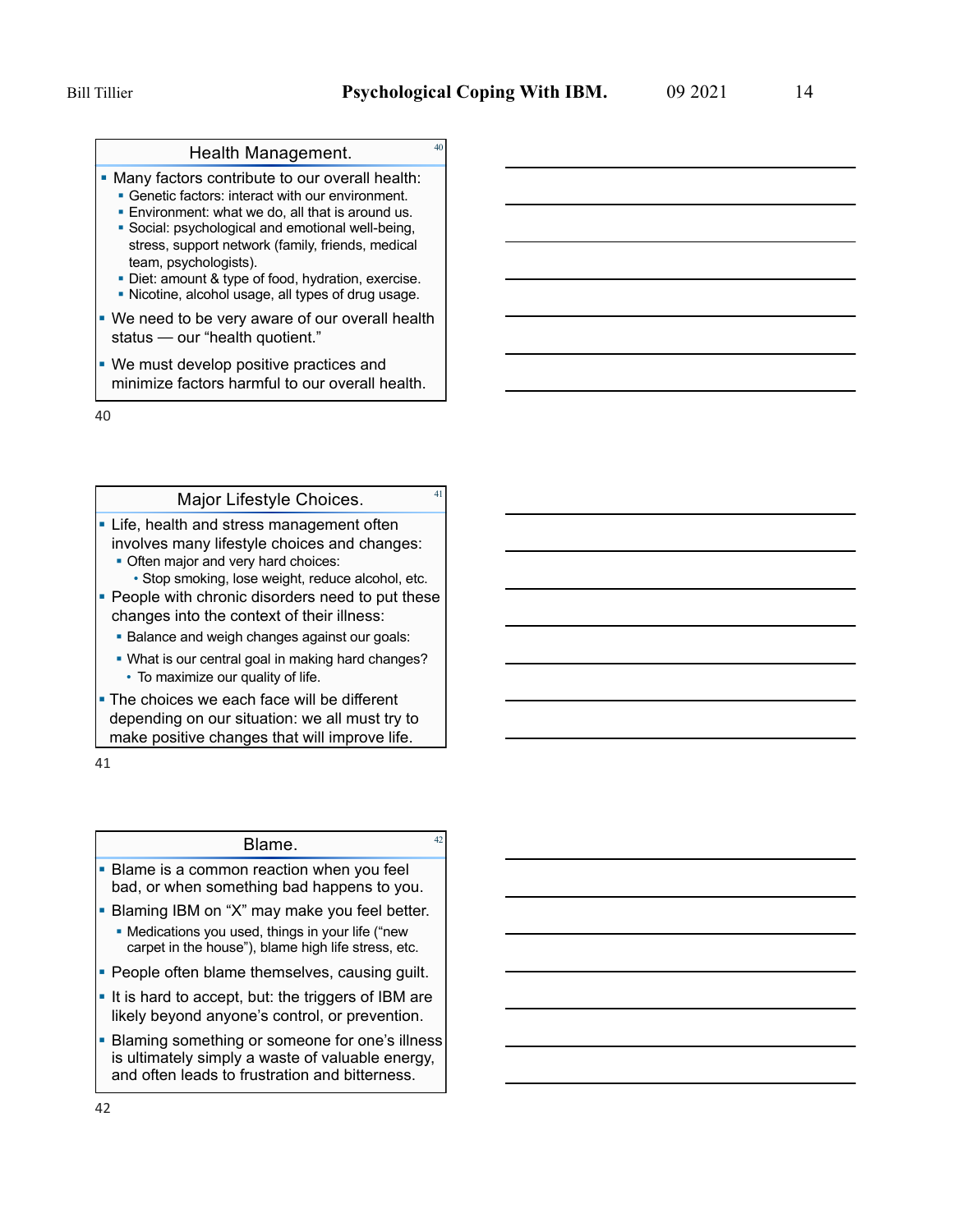# Acceptance. 43

- § No one *wants* to be ill, it is not something that we would choose.
	- $\blacksquare$  However, we were not given a choice this is the way it is: "It is what it is."
	- § I am *still* me, I *have* IBM don't let IBM define you.
- How we "see" this and deal with it, makes a big difference to the kind of life we will live.
- **Accept that life will change and be different and** adapt to get the most out of life as it unfolds.
- § Acceptance and adaptation are hard and take time may occur in small steps for the rest of your life.
- Coping with IBM challenges us to face, and to rise above, many everyday problems.

43

# <sup>44</sup> IBM and Falling.

- Many patients with IBM will experience falls.
- **IBM makes the muscles in the legs unstable.**
- $\blacksquare$  Falls occur unexpectedly  $-$  you hit the ground in an instant: lose balance or legs give out.
- **Many are** *injured* **from falls, some seriously.**
- Fall prevention is critical but complex.
- § Keys: Awareness, Attention, Attitude.
- Like any complication, we must be *aware* of the danger
- Must be open to use a brace, cane, walker or wheelchair.
- Must pay close *attention* in the bathroom, bedroom, on uneven ground, stairs: prevention is better than an ER visit.
- **Attitude** is critical to awareness and attention. • We see many broken bones from "false pride" and denial.

44

# <sup>45</sup> IBM and Pain.

- Medical papers do not mention pain in IBM.
- Many patients with IBM report having pain.
- As IBM affects muscle, it becomes brittle and inflexible: stretching may cause pain.
- Pressure on the muscle may cause pain.
- Some patients report constant muscle pain.
- As IBM progresses, the flexibility and range of motion of the limbs is reduced; pain may result.
- Being in one position for a long time may cause pain, for example, when sitting or sleeping.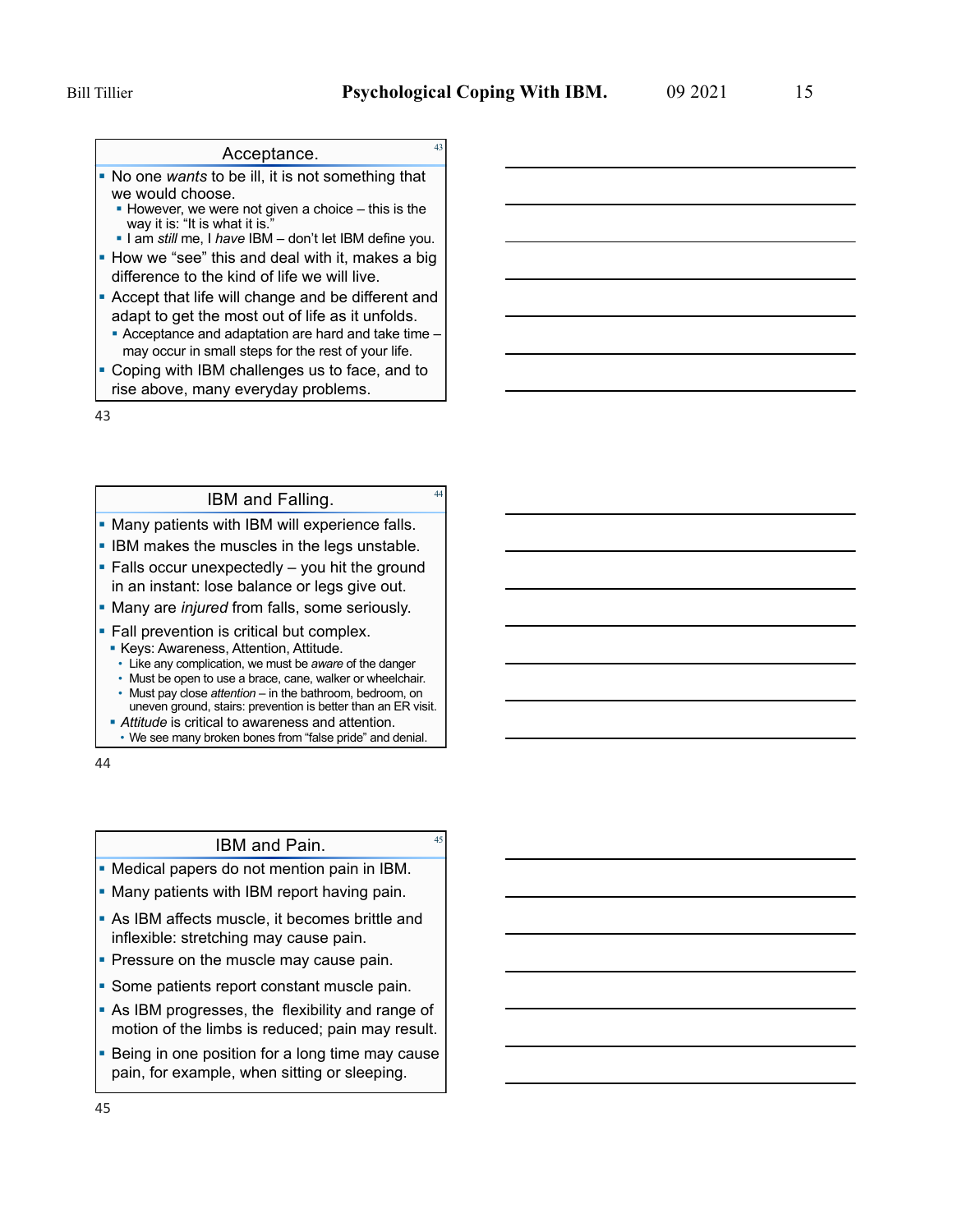# IBM and Feeling Tired.

§ IBM patients often feel "very tired all the time." ■ May lead to exhaustion/burnout – more serious.

- **Fatigue: often reduced motivation and energy.**
- **Tiredness can sometimes cause depression, or,** it may be a symptom of depression.
- **Overactivity can lead to several days of** exhaustion and a slow recovery of energy.
- Tiredness needs to be taken into consideration ahead of time when planning activities.
- Do not plan too many activities in one day.
- **If you overdo it, stop and let yourself recover.**

46

# Emotions. 47

- § "Is it normal to feel this way?"
	- § No matter how you feel, it is a normal reaction for *you*. There are no "right" or "wrong" feelings.
- Roller coaster: We will all have a wide range of feelings, some positive, some negative.
	- It is important to try to be open to both our happy and sad feelings and to try not to deny them.
- § To experience *all* of our feelings is a natural and important part of our lives and learning.
	- **Important to get through and rise above bad times.**
	- Have gratitude and appreciate the good times.
	- **Focus on the positive more than the negative.**

47

## Sadness versus Depression. 48

- § Sadness is a normal emotion in response to something that makes you feel unhappy.
- Sadness is a brief feeling, it lasts a few hours or a day or so. It's normal: we all feel sad at times.
- Depression is a longer, deeper feeling of being empty, down, hopeless, etc. Lasts at least a few weeks; involves broad, negative changes in outlook. May develop into a major problem.
- § A continuum: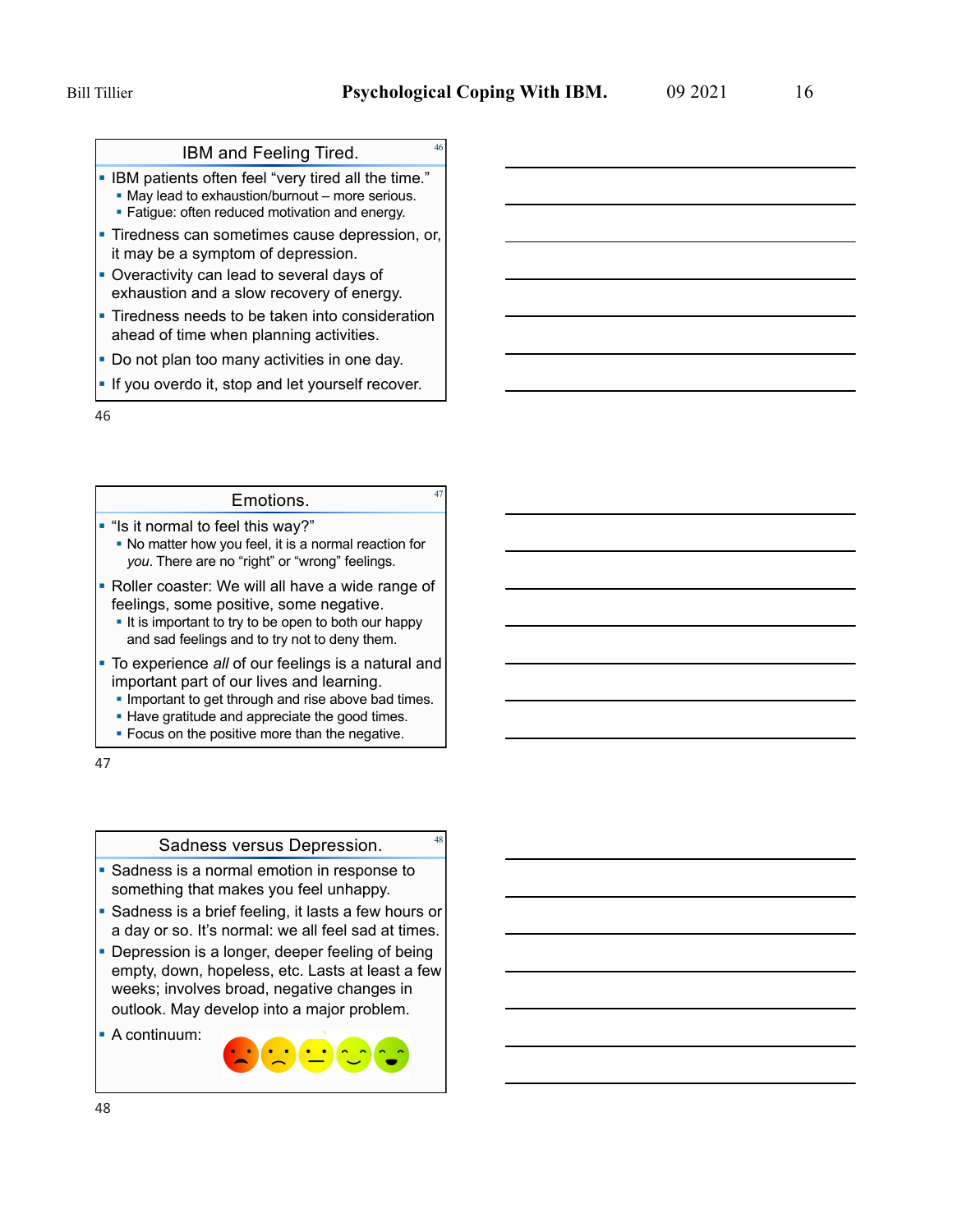## Minor Depression: A Major Factor.

- Mild, brief bouts of anxiety and depression are common and expected when faced with IBM.
- **Let yourself "live/work through" these feelings:** it's O.K. to feel down sometimes, however:
	- Take things one small step at a time.
	- Try not to focus on the bad or negative aspects.
	- § Appreciate and focus on gratitude for the positive.
	- § Try to turn "negative feelings" into positives: if you feel sad, what is a positive action you can take to deal with it? A positive attitude is your best asset.
	- § Spend more time doing things that make you happy.

49

#### Major Depression: A Medical Problem.

- The red flags of major depression:
	- **Length: lasting for more than 2 weeks.**
	- **Intensity: deep negative feelings, loss of hope.**
	- § Impact: normal, routine life activities are disrupted: • loss of appetite, feeling exhausted, loss of motivation,
	- lack of focus, feel hopeless, see no future/no solutions. • Thoughts of self-harm or suicide.
- Mention depression to your medical team.
- Counselling is a good idea for those with IBM and is often effective in dealing with depression.
- Many are helped by taking medication.
- **Do not suffer in silence: talk to someone.**

50

# IBM and Death. **51**

- § With proper medical management, *most* IBM patients will die *with* IBM, not *from* IBM:
- **IBM is not considered a fatal disease.**
- § Complications are *usually* not fatal if well managed.
- § IBM is a disease of aging; as we age, various other health issues tend to arise that may lead to death.
- The average person dies of: 32% cardiovascular, 25% cancer, 9% dementia, 7% respiratory, etc.. § https://ourworldindata.org/what-does-the-world-die-from
- § IBM complicates one's other medical issues.
- Our medical team must manage our illnesses.
- It is wrong to see IBM as a death sentence.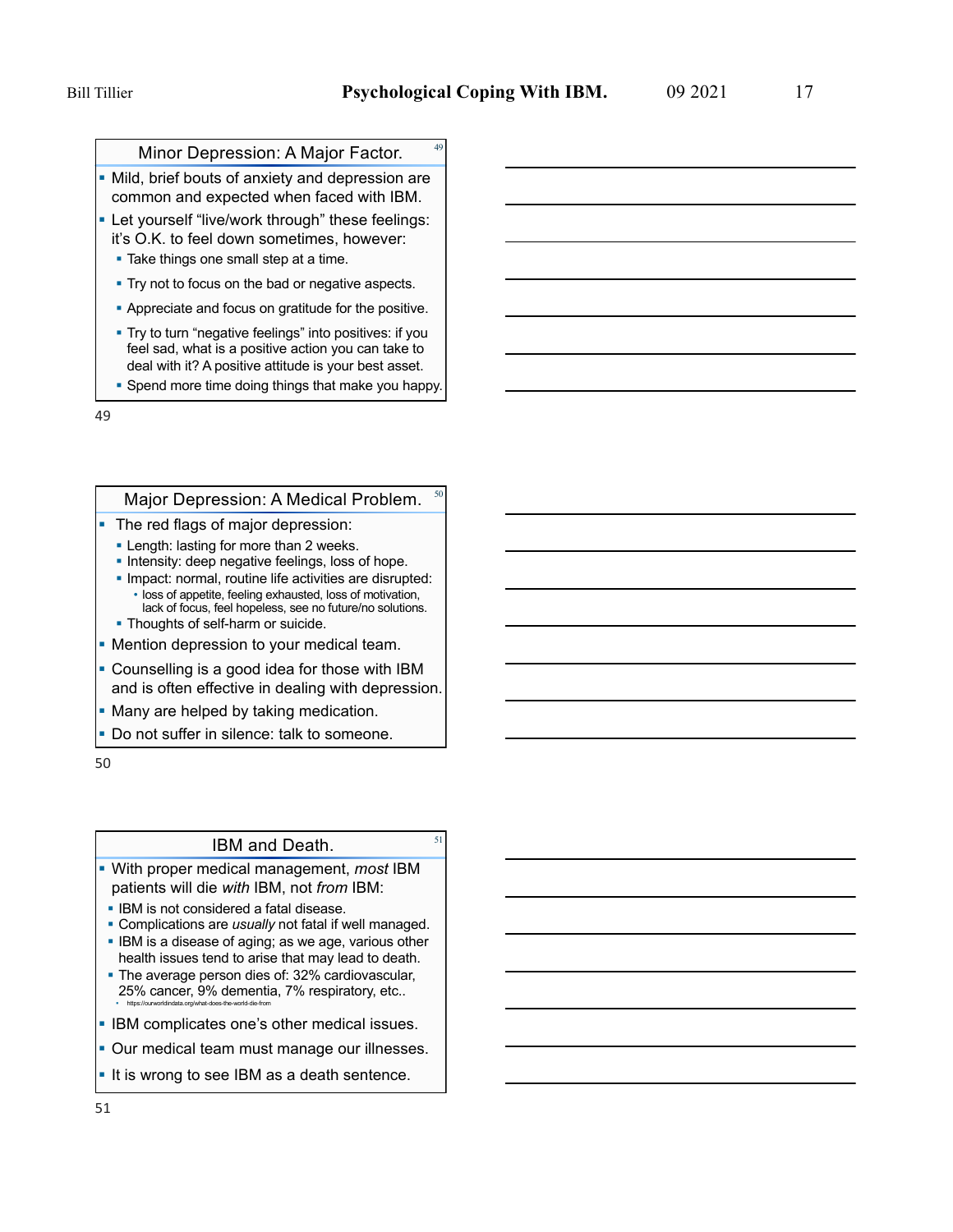# <sup>52</sup> Suicide.

**• IBM often has drastic impacts on one's life.** 

- **For some, suicide may seem like a solution.** 
	- Suicide usually has great impacts on families.
	- A suicide attempt may fail: end up worse off?
	- Are your feelings from depression, or, a realistic appraisal of your physical situation and illnesses?
- If your feelings are from depression there may be treatments that may help you.
- **If you have reached the point where you cannot** go on, then reaching out to others for help would seem like the best step to take.

52

#### End-of-life Options and Choices.

- § Depending upon where you live, there may be options your medical team may be able to offer you to make your passing easier.
- In some cases of IBM, especially those involving severe complications, it may be helpful to explore end-of-life options. There *are* better choices available than suicide.

§ As you age and as problems add up, it is important to discuss the various end-of-life options with your family and your medical team. • Like the security of having a will, this planning may help reduce the stress and anxiety of your passing.

53

### Compassion. 54

- **Have compassion for yourself.**
- Have compassion for others in your life and for their stress, anxiety and problems.
- **Encourage others to be compassionate:** 
	- § Many people simply are uninformed about illnesses.
	- **Education overcomes ignorance.**
- **Become a "calm but strong" advocate for** yourself and others, not just for the ill, but for everyone you meet.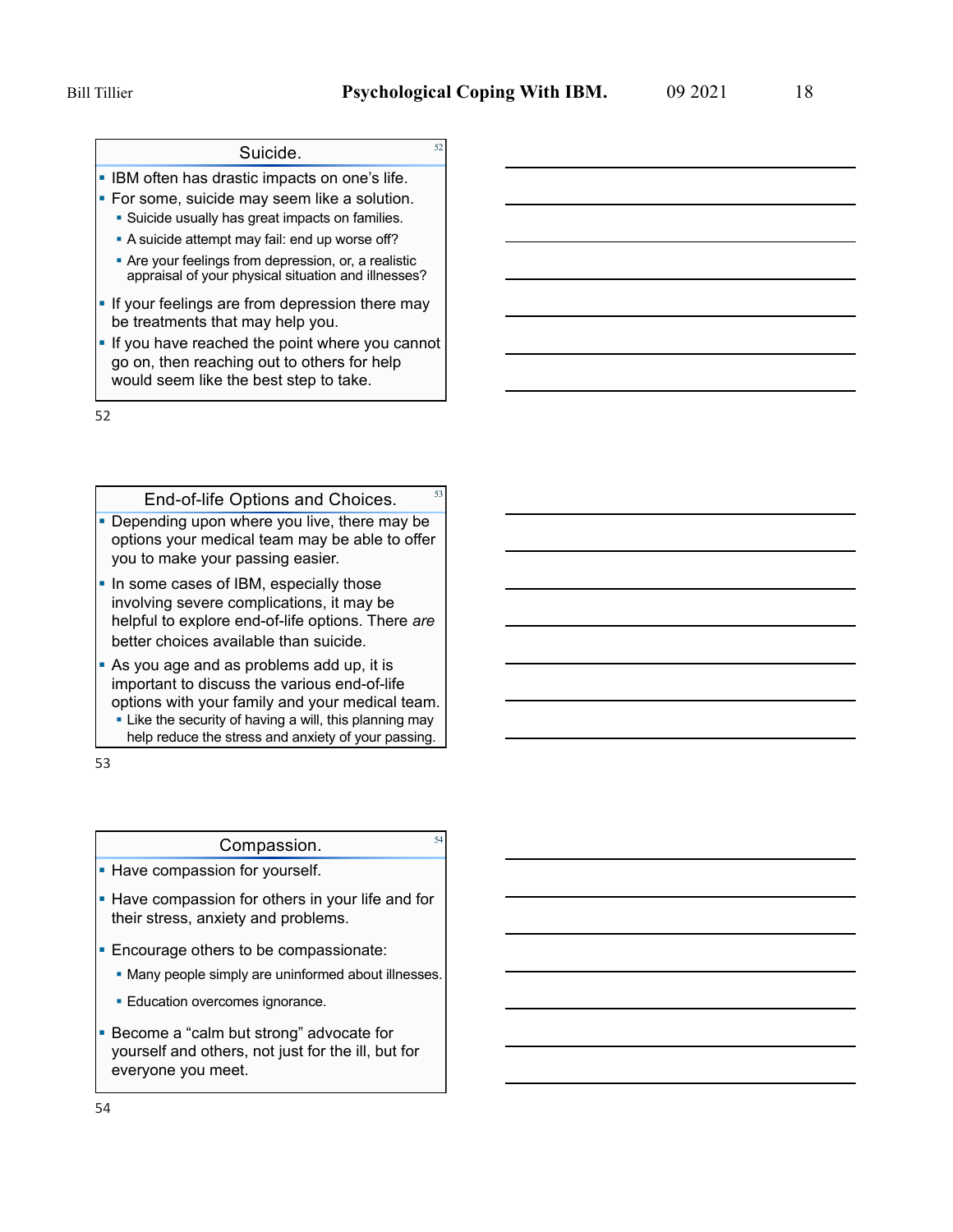# Resources. **Example 35**

§ Many people "sell themselves short."

- We often have more resources than we think: ■ Both *inner* resources and resources within our network – family, medical team, caregivers, etc.
- The most important resources we have are: **• Ourselves, our families.** 
	-
	- Our intelligence, common-sense and personality.
- § I am still me, (albeit, me with IBM): **I** have not lost myself and become my illness.
- Remember: Our resources are greatly influenced by our attitude – how we see life.

55

# <sup>56</sup> Abilities.

- § Who is "able"? Who is "disabled"? Who decides?
	- Two aspects:
		- how others see us (we can't control this), • how we see ourselves (we can control this).
- § Many of us are very *different* but still very *able*.
- Don't be too quick to put yourself into the "disabled category."
- With IBM, abilities will change, however, with the right attitude, we can still be very happy and able individuals.

56

# Adapting to Change.

- The impact of change depends a lot on how we look at change.
- Change often presents opportunities for growth.
- § We need to look for the positive, "silver lining."
- We need to see what is under our control in life.
- We need to adapt to what we can't change.
- **Try to see change as a learning opportunity.**
- Adapting to change is an ongoing part of life, especially as people age and deal with IBM.